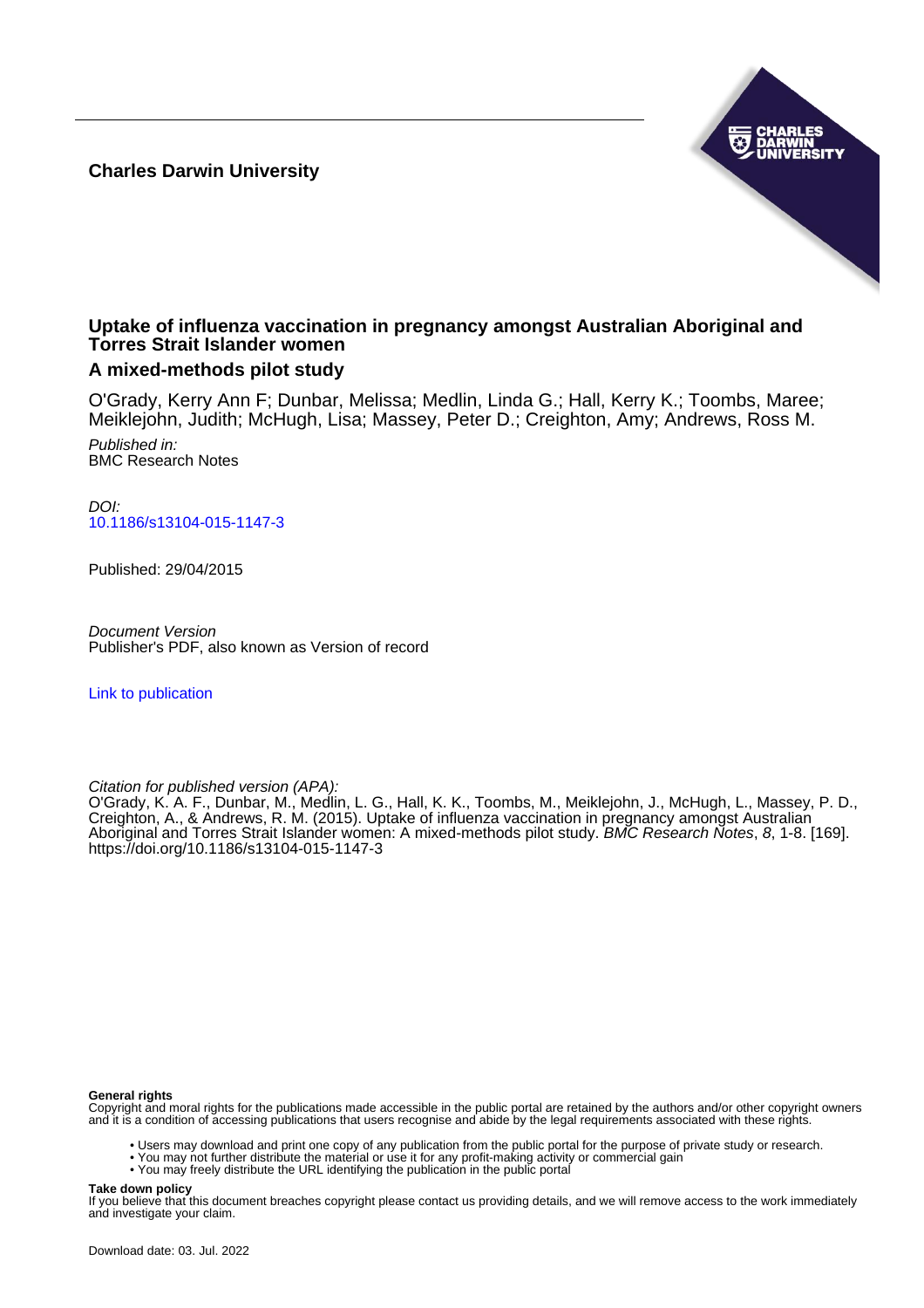# **RESEARCH ARTICLE Example 2014 12:30 The SEAR CH ACCESS**



# Uptake of influenza vaccination in pregnancy amongst Australian Aboriginal and Torres Strait Islander women: a mixed-methods pilot study

Kerry-Ann F O'Grady<sup>1\*</sup>, Melissa Dunbar<sup>1</sup>, Linda G Medlin<sup>1</sup>, Kerry K Hall<sup>1</sup>, Maree Toombs<sup>2</sup>, Judith Meiklejohn<sup>3</sup> , Lisa McHugh<sup>4,5,6</sup>, Peter D Massey<sup>7</sup>, Amy Creighton<sup>7</sup> and Ross M Andrews<sup>3</sup>

# Abstract

Background: Influenza infection during pregnancy causes significant morbidity and mortality. Immunisation against influenza is recommended during pregnancy in several countries however, there are limited data on vaccine uptake, and the determinants of vaccination, in pregnant Australian Aboriginal and/or Torres Islander women. This study aimed to collect pilot data on vaccine uptake and attitudes towards, and perceptions of, maternal influenza vaccination in this population in order to inform the development of larger studies.

Methods: A mixed-methods study comprised of a cross-sectional survey and yarning circles (focus groups) amongst Aboriginal and Torres Strait Islander women attending two primary health care services. The women were between 28 weeks gestation and less than 16 weeks post-birth. These data were supplemented by data collected in an ongoing national Australian study of maternal influenza vaccination. Aboriginal research officers collected community data and data from the yarning circles which were based on a narrative enquiry framework. Descriptive statistics were used to analyse quantitative data and thematic analyses were applied to qualitative data.

Results: Quantitative data were available for 53 women and seven of these women participated in the yarning circles. The proportion of women who reported receipt of an influenza vaccine during their pregnancy was 9/53. Less than half of the participants (21/53) reported they had been offered the vaccine in pregnancy. Forty-three percent reported they would get a vaccine if they became pregnant again. Qualitative data suggested perceived benefits to themselves and their infants were important factors in the decision to be vaccinated but there was insufficient information available to women to make that choice.

**Conclusions:** The rates of influenza immunisation may continue to remain low for Aboriginal and/or Torres Strait Islander women during pregnancy. Access to services and recommendations by a health care worker may be factors in the lower rates. Our findings support the need for larger studies directed at monitoring and understanding the determinants of maternal influenza vaccine uptake during pregnancy in Australian Aboriginal and Torres Strait Islander women. This research will best be achieved using methods that account for the social and cultural contexts of Aboriginal and Torres Strait Islander communities in Australia.

Keywords: Influenza, Vaccine, Pregnancy, Aboriginal and Torres Strait Islander Australian, Determinants, Uptake

\* Correspondence: [kerryann.ogrady@qut.edu.au](mailto:kerryann.ogrady@qut.edu.au) <sup>1</sup>

Full list of author information is available at the end of the article



© 2015 O'Grady et al.; licensee BioMed Central. This is an Open Access article distributed under the terms of the Creative Commons Attribution License [\(http://creativecommons.org/licenses/by/4.0\)](http://creativecommons.org/licenses/by/4.0), which permits unrestricted use, distribution, and reproduction in any medium, provided the original work is properly credited. The Creative Commons Public Domain Dedication waiver [\(http://creativecommons.org/publicdomain/zero/1.0/](http://creativecommons.org/publicdomain/zero/1.0/)) applies to the data made available in this article, unless otherwise stated.

<sup>&</sup>lt;sup>1</sup>Queensland Children's Medical Research Institute, Queensland University of Technology, Level 7 Centre for Child Health Research, South Brisbane, Queensland, Australia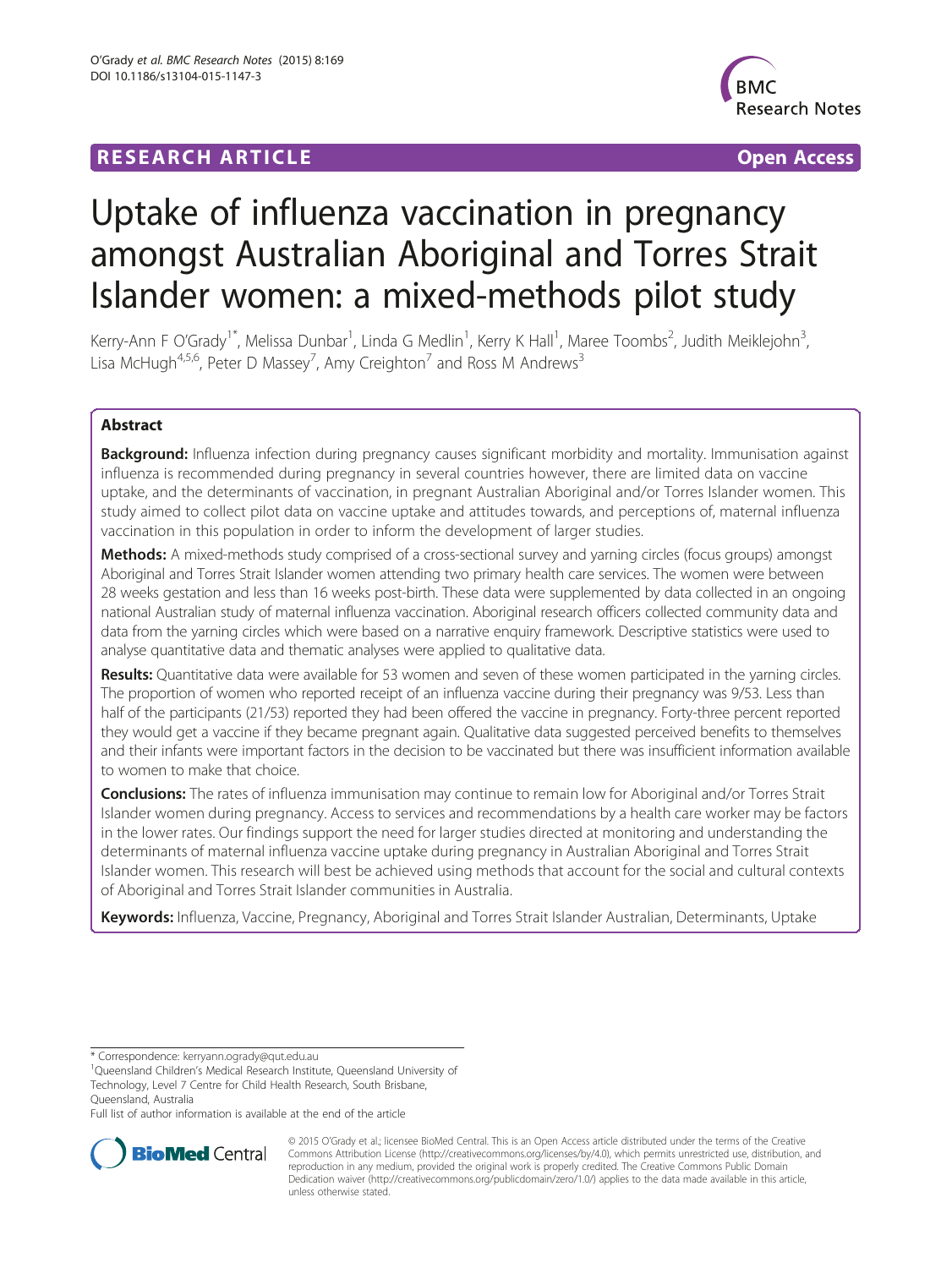# Background

Influenza infection during pregnancy is associated with increased morbidity, higher rates of hospitalization than the general population [[1,2](#page-8-0)] and high mortality rates, particularly during pandemic periods [[3\]](#page-8-0). Consequently, pregnant women are deemed a priority group for influenza vaccination both in Australia and overseas [[4-6\]](#page-8-0). Furthermore maternal influenza vaccination during pregnancy appears to confer protection against influenza infection in young infants up to six months of age, a group for whom a licensed influenza vaccine is not available [[7,8\]](#page-8-0).

Aboriginal and/or Torres Strait Islander Australians are at increased risk of influenza and adverse influenza infection outcomes [\[9](#page-8-0),[10](#page-8-0)]. Given the increased risk, annual influenza vaccination is recommended in Australia, and the vaccine is free, for all Aboriginal and/or Torres Strait Island Peoples aged 15 years and older [[11](#page-8-0)]. There are limited data available on uptake during pregnancy in this population. A large national study is underway in Australia (the FluMum Study) [[12](#page-8-0)] however those data will be predominantly derived from women giving birth in major cities and may not reflect the experience of women in regional and rural areas.

In order to achieve high uptake an in-depth understanding of the determinants of vaccination is required through large studies that account for the heterogeneity of the Australian Aboriginal and Torres Strait Islander population [\[13,14](#page-8-0)]. To inform these studies, we conducted a mixed-methods pilot study of influenza vaccine uptake, and the factors influencing vaccine uptake, during pregnancy in Aboriginal and Torres Strait Islander women attending two Aboriginal and Torres Strait Islander specific primary health care centres in south-east Queensland, Australia.

# **Methods**

#### Setting

The study was conducted from January to April 2014 in Caboolture and Toowoomba, Queensland. Both towns are within two hours drive of Brisbane, the capital city of Queensland, and are home to large Aboriginal and Torres Strait Islander communities. Both towns are serviced by Aboriginal and Torres Strait Islander specific primary health care services that include maternal and child health programs and have total clinic populations exceeding 3000 clients each.

#### Design

The study utilised a mixed methods approach comprised of three components:

- 1. An analysis of data collected from women enrolled in the national FluMum study [[12](#page-8-0)] at the Brisbane site.
- 2. A cross-sectional survey of women presenting to the two primary health care services.
- 3. Yarning circles (focus groups) [\[15\]](#page-8-0) of women who had completed the cross-sectional survey outlined in step 2.

The study was approved by the Human Research Ethics Committee of the Queensland University of Technology (#1300000839).

#### The FluMum study

FluMum is a national cohort study of influenza vaccine uptake during pregnancy and the effectiveness of prenatal influenza vaccination in preventing laboratory confirmed influenza in infants. The protocol for this study has been published elsewhere [[12\]](#page-8-0). For this current study, we extracted data on women recruited to the FluMum study for the years 2012 and 2013 who identified as Aboriginal and/or Torres Strait Islander at enrolment.

# Community-based cross-sectional surveys

We conducted surveys of women presenting to the two participating health services. Whether or not it was standard care at these specific health services to routinely offer and/or provide influenza vaccination to pregnant women was not considered in the choice of recruitment sites as women may present to numerous health care providers (eg midwives, obstetricians, general practitioners etc.) at several different locations over the course of their pregnancy. Women were approached for participation by Aboriginal researchers who explained the study using a plain language statement and written informed consent was obtained. Women who agreed to participate in the survey were asked if they would like to participate in the yarning groups described below and re-consented to that component of the research.

Women were eligible for inclusion in the study if they: identified as Aboriginal and/or Torres Strait Islander; were aged 17 years or more; were between 28 weeks gestation and less than 16 weeks post birth; were willing and able to adhere to all protocol requirements; and, had sufficient verbal English to permit questionnaire completion at study entry. There were no specific exclusion criteria.

At the time of recruitment, participants completed a structured questionnaire with the assistance of the Aboriginal researcher. This sought self-reported influenza status, information relating to the barriers/influences of influenza vaccination, self-reported maternal medical/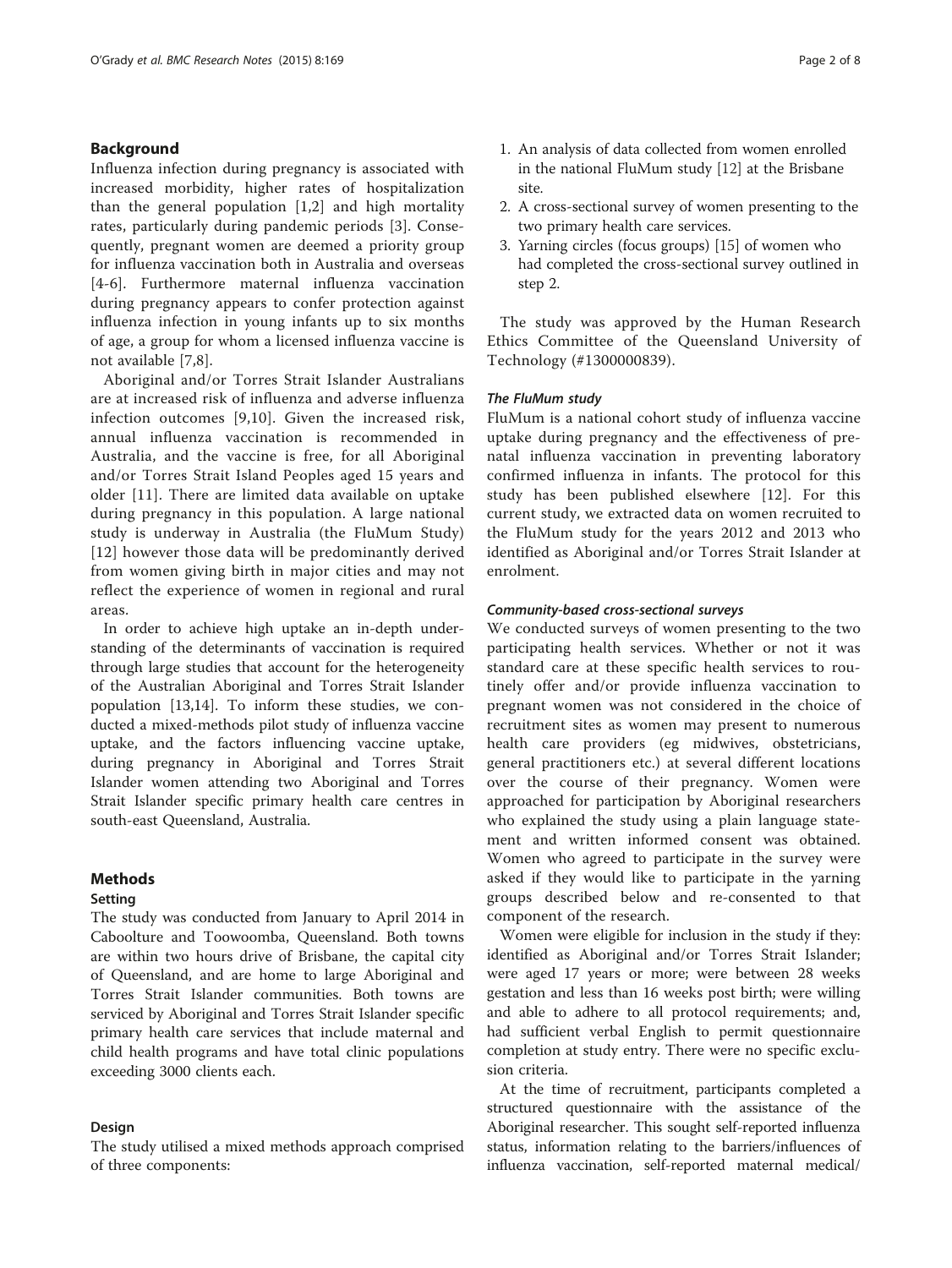obstetric history and some socio-demographic indicators. The questionnaire did not specifically relate to whether or not the participating clinics offered the vaccine or whether the offer of influenza vaccination during pregnancy was standard care at those clinics Data were entered into a password protected, electronic database housed at the Queensland Children's Medical Research Institute.

#### Sample size and statistics

The cross-sectional survey was undertaken as a convenience sample. No formal sample size calculations were undertaken given this was a pilot study. Our primary outcome and analysis was the proportion of Aboriginal and/or Torres Strait Islander women who self-reported that they received an influenza vaccine during pregnancy. Secondary outcomes included perceptions of influenza and influenza vaccination in pregnancy. Multivariate logistic regression models were planned to identify potential independent predictors of vaccine uptake during pregnancy if sufficient women were recruited to allow meaningful analysis.

#### Yarning circles methods

The qualitative arm of the study recognized the social context of human behaviour and theorized how norms, routines and patterns of practice develop within those contexts. It suggested that an individual's knowledge or reality is a social product derived from relations with others through temporal and contextual interactions that influence and determine meanings and actions [\[16](#page-8-0)]. This approach is directly suited to studying and analyzing how Aboriginal and Torres Strait Islander women experience pregnancy and vaccination, as well as contextual accounts of decision making around vaccination. Narrative inquiry guided the process of this study [\[17,18](#page-8-0)]. We aimed to enroll a maximum of eight participants per group (four groups in total). If saturation point had not been reached following these four groups, a further two groups were to be conducted.

### Data collection and participants

'Yarning circles' [\[15](#page-8-0)] were held in settings and at a time convenient to participants. Semi-structured sessions began with time for the facilitator to build relationships and rapport with the participants to provide a safe space to share and consider views in the context of the views of others [\[19,20](#page-8-0)]. Sessions were audiotaped and a research assistant was present to observe and take notes during the session. A semi-structured interview guide, based on the "Theory of Planned Behaviour" [[21](#page-8-0)] was used to inform the conversations. This theory is an accepted approach to understanding behavioural choices of Aboriginal people [[22](#page-8-0)]. The following trigger questions were employed:

- 1. Can you tell me about what it means to you to be pregnant, or for your family member to be pregnant? (exploratory)
- Consider partners, stage of life, other siblings?
- 2. What has your experience been with influenza?
- 3. How do you feel about vaccinations? (attitudes)
- 4. How do you see vaccinations during pregnancy? (attitudes)
	- How do you think others in your community, such as partners, friends, Aunties, view vaccination during pregnancy? (subjective norms)
- 5. Can you think about any things that would influence you to have or not have vaccinations during pregnancy? (perceived behavioural control)
- 6. In relation to being pregnant, can you tell me about services that you attend or don't attend? (subjective norms and perceived behavioural control)
	- Why do or don't you attend these health services? (perceived behavioural control)
	- What does the ideal health service that you might go to for vaccination look like and what is important about them?

#### Data analysis

All yarning circles were transcribed verbatim. The original per protocol analyses of the transcripts included detailed deductive and inductive processes and plans to identify and define underlying patterns across the stories with an emphasis on social, cultural and historical context. However, given the unanticipated small number of participants recruited, narrative summaries of the transcripts and major themes are provided here.

# Results

# Quantitative data

A total of 741 women were recruited to the FluMum study in Brisbane in 2012 and 2013. Of these, 16 (2%) identified as Aboriginal and/or Torres Strait Islander. Sixty-five women were screened in the communitybased survey and 37 women were enrolled between January and April 2014. Reasons for non-participation in the community study included time constraints, the partner not wanting involvement, ineligibility and inability to contact after initial screening. This provided data on a total of 53 women for inclusion in the analysis. The demographic and pregnancy status of these women are presented in Table [1.](#page-4-0)

#### Knowledge of influenza

All but two women had heard about influenza and 18 (34%) women reported they had received an influenza vaccine at some time in the past. Twenty-one (40%) women reported someone had spoken to them about influenza during their pregnancy and some of these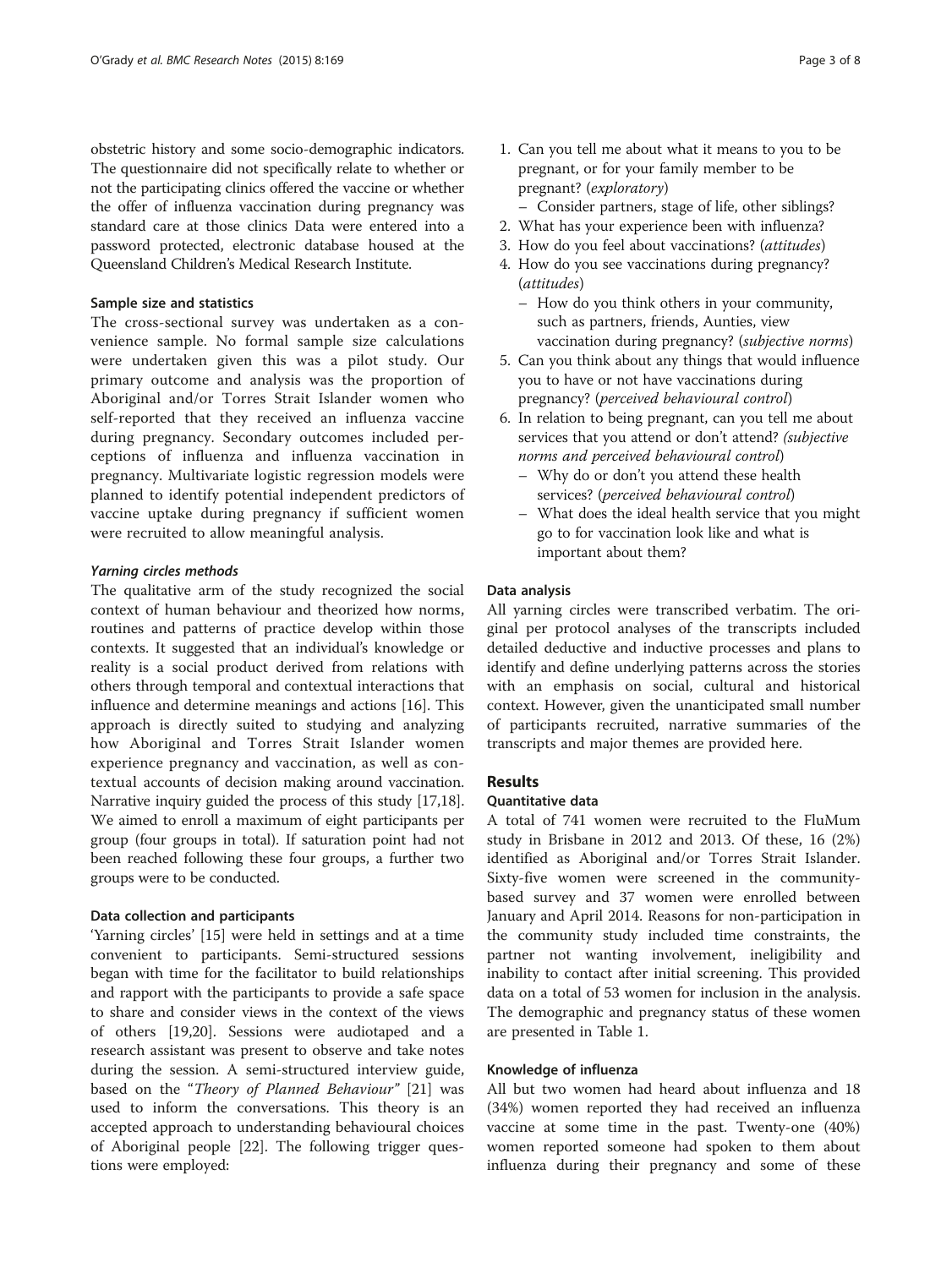# <span id="page-4-0"></span>Table 1 Characteristics of study participants  $(N = 53)$ , Influenza immunisation project, Caboolture and Toowoomba, 2014

|                                               | <b>Total</b>  |
|-----------------------------------------------|---------------|
| Median Age in years (Range)                   | $25(17 - 39)$ |
| English as primary language                   | 53 (100%)     |
| Employment status during pregnancy            |               |
| Full time                                     | $9(17.0\%)$   |
| Part time                                     | 3(5.7%)       |
| Casual                                        | $5(9.4\%)$    |
| Not in paid employment                        | 36 (68.0%)    |
| <b>Education status</b>                       |               |
| Post-school qualifications                    | 13 (24.5%)    |
| Completed secondary school                    | 19 (35.8%)    |
| Did not complete secondary school             | 18 (34.0%)    |
| Did not respond                               | 4(7.5%)       |
| Pregnant at enrolment                         | 19 (36%)      |
| Gestational age (weeks) at enrolment          | $35(28 - 40)$ |
| Gestational age at first antenatal care visit | $9(5 - 32)$   |
| Gestational age at birth for infant           | $38(35 - 40)$ |
| Ever received influenza vaccine               | 18 (34%)      |

women reported several sources. Fifteen of these women reported they had received that information from their general practitioner (GP), 14 from a midwife and seven from other sources (nurse, partner, not specified, obstetrician). Thirty-nine (39/53) women reported that they thought getting influenza during their pregnancy was a serious disease.

#### Influenza vaccination during pregnancy

Although nine (9/53) women reported receipt of an influenza vaccine during their pregnancy, 26/53 said they knew influenza vaccine was recommended during pregnancy. Most women (28/53, 53%) said they would accept the vaccine if it was offered during their pregnancy, seven indicated they would not, five did not know and the data were missing for the remaining seven women.

Whereas nine women said they had received an influenza vaccine in their pregnancy, 23/53 reported they were offered the vaccine. Only five of the women who were offered a vaccine actually received a vaccine during their pregnancy (an uptake rate of 22% amongst those that were offered the vaccine). There were 25 women who reported that they were not offered the vaccine during their pregnancy and four women who did not answer the question. Only three of the 25 women who were not offered the vaccine in their pregnancy said they would not have accepted the offer. Two women reported someone had recommended they not get the influenza

vaccine during their pregnancy, one by a midwife and one by a grandmother.

In contrast to the 17% uptake rate for influenza vaccination during the most recent pregnancy, 25/53 women reported they would get the influenza vaccine if they became pregnant again, nine said they would not, six did not know and the data were missing for 13 women.

### Perceptions of influenza vaccine in pregnancy

Participants were asked a series of questions about their perceptions of influenza vaccine in pregnancy and immunisations in general (Table [2\)](#page-5-0). Few women, regardless of their pregnancy vaccination status, thought the vaccine would stop them from getting influenza in their pregnancy or that it would stop their newborn from getting influenza. From a safety perspective, only two of nine vaccinated women thought a vaccine during pregnancy could make them sick compared with 22/42 unvaccinated women. Very few women in either group thought vaccination in pregnancy could harm the unborn baby (Table [2\)](#page-5-0).

#### Yarning circles results

Three yarning circles were held between January and April 2014. While at least 10 women were consented for each group, and planned to attend, only seven in total participated across all three groups. The majority of reasons for non-attendance were related to pregnancy factors (birth, complications, tiredness) or changes in personal circumstances. Participants ranged in age from 21 to 34 years and all were mothers of two or more children. One participant was a practising Aboriginal Health Worker.

#### Feelings about pregnancy

One participant expressed she "loved being pregnant" however others voiced feelings of isolation, heightened levels of stress, lack of support, concerns about the impact of their pregnancy on other family members and that they were struggling emotionally. Regular in-home support for women experiencing difficulties during their pregnancies was seen as a particular need that was not being met.

"I just need basically someone like to sit down to talk to every now and then and but I did have friends, they just changed in what they do….."

#### Experience with influenza and influenza vaccination

All participants were aware of influenza and had either been ill themselves or reported illness amongst their family members. Overall the participants were supportive of influenza vaccination during pregnancy, and in general,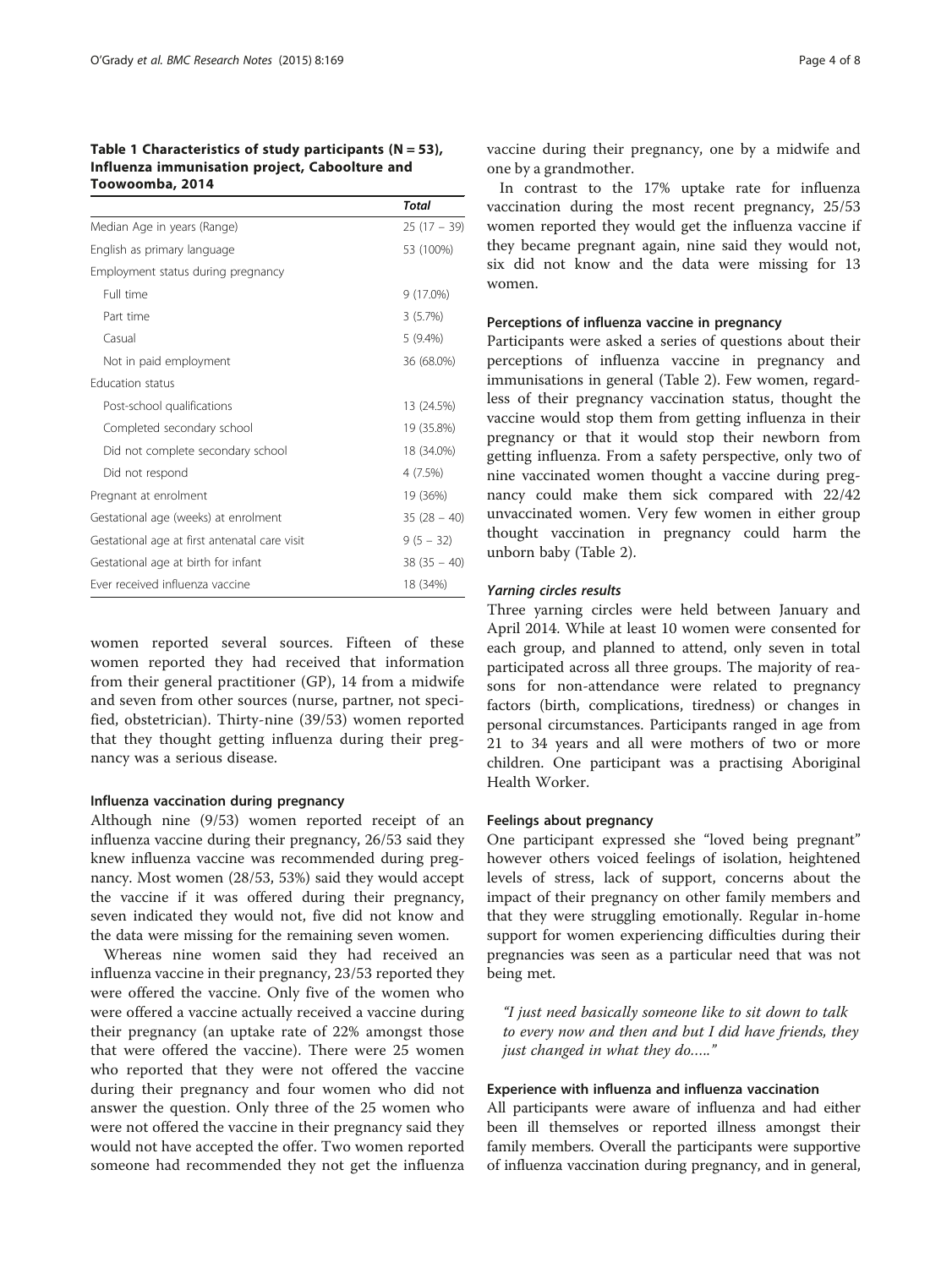| Do you think:                                       |        | Vaccinated in pregnancy | Unvaccinated in pregnancy |  |
|-----------------------------------------------------|--------|-------------------------|---------------------------|--|
|                                                     |        | $n = 9(%)$              | $n = 42$ (%)              |  |
| Vaccine will stop you getting flu in pregnancy      | Yes    | 3 (33%)                 | 15 (36%)                  |  |
|                                                     | No/Unk | 6(67%)                  | 27 (64%)                  |  |
| Vaccine in pregnancy will lessen severity of flu    | Yes    | 4 (44%)                 | 30 (71%)                  |  |
|                                                     | No/Unk | 5 (56%)                 | 12 (29%)                  |  |
| Vaccine in pregnancy could make you sick            | Yes    | 2(22%)                  | 22 (52%)                  |  |
|                                                     | No/Unk | 7 (78%)                 | 20 (48%)                  |  |
| Vaccine in pregnancy is worse than flu in pregnancy | Yes    | $0(0\%)$                | 5 (12%)                   |  |
|                                                     | No/Unk | 9 (100%)                | 37 (88%)                  |  |
| Vaccine in pregnancy will stop newborn getting flu  | Yes    | 2(22%)                  | 11 (26%)                  |  |
|                                                     | No/Unk | 7 (78%)                 | 31 (74%)                  |  |
| Vaccine in pregnancy could harm unborn baby         | Yes    | $1(11\%)$               | 6(14%)                    |  |
|                                                     | No/Unk | 8 (89%)                 | 36 (86%)                  |  |
| Which of the following statements apply to you?     |        |                         |                           |  |
| Think all vaccines are safe                         |        | 6(66%)                  | 17 (40%)                  |  |
| Worried about vaccines in pregnancy                 |        | 3 (33%)                 | 9(21%)                    |  |
| Allergic to flu vaccine                             |        | $0(0\%)$                | $0(0\%)$                  |  |
| Objects to vaccination in pregnancy                 |        | $0(0\%)$                | 1(2%)                     |  |
| Plans to immunise baby                              |        | 7 (78%)                 | 41 (98%)                  |  |
| Rarely gets sick                                    |        | 3 (33%)                 | 18 (43%)                  |  |
| Doesn't think flu is serious                        |        | $1(11\%)$               | $0(0\%)$                  |  |
| Can't afford the cost of flu vaccine                |        | $0(0\%)$                | 1(2%)                     |  |

<span id="page-5-0"></span>

|                 | Table 2 Perceptions of influenza and influenza vaccination*, Influenza immunisation project, Caboolture and |  |  |  |
|-----------------|-------------------------------------------------------------------------------------------------------------|--|--|--|
| Toowoomba, 2014 |                                                                                                             |  |  |  |

\*excludes data on 3 women for whom vaccination status was unknown.

particularly if it was thought to benefit both the mother and the unborn child.

F33 "Yeah, I basically find it's very important to have it that is like, it's not mainly for your health, but if you're like your kids end up gettin sick too, it's good for them to have it too… ….like when you don't have it you're more sicker than when you do have it…like it calms it down a lot….."

Participants also thought that influenza vaccination was important for family members and most thought that even if it didn't prevent influenza, the vaccine may lessen the severity of disease. They were interested in the safety of the vaccine, what products were used to make the vaccine and wanted to understand the risks of vaccination to self and the foetus, this information is being provided as part of study feedback. All women indicated they would recommend influenza vaccine during pregnancy to friends and family, and all but one indicated they would be willing to be vaccinated. The participant who said she would not be immunized ascribed this to complications in a past pregnancy. However, she

was supportive of others getting the vaccine, a comment that was not explored further in the group discussion.

Five of the seven participants were not aware that influenza vaccination was recommended and available free for pregnant women. The majority reported their health service providers had not discussed influenza vaccination with them during their pregnancies. There was a need for more health education, awareness and promotion around influenza vaccinations for pregnant mothers dedicated specifically to Aboriginal and Torres Strait Islander peoples and there was not enough information in either the community or hospital setting. Two members discussed doctor-led education sessions, which would strengthen the relationship between doctors and patients, with patients obtaining information from the source. Other areas discussed included awareness of the ingredients of the influenza vaccine and its benefits. One participant indicated that on top of just providing information, services should just give the vaccine at the time the person was there as the steps required to get vaccinated (ie go to pharmacy, come back to clinic etc.) were difficult to complete given competing priorities.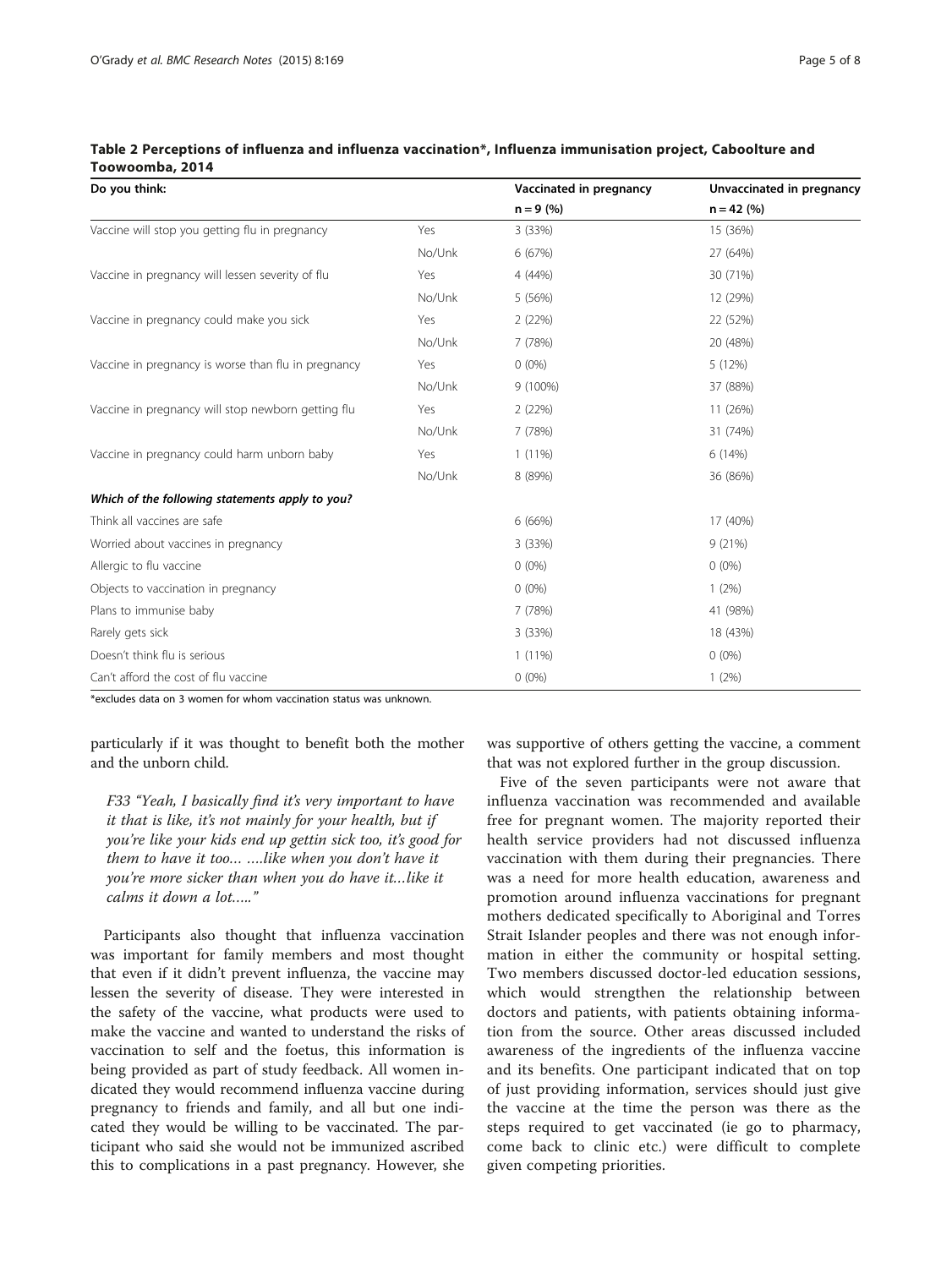F21 "Ummm now when you go in there they have to give you all these descriptions and all that but they don't do nothing about it… they should just say if you wanted to get the needle, they should just pull out the needle …".

When thinking about what would influence them to be vaccinated during pregnancy, the majority considered the potential benefit to themselves and their unborn child as the primary factor.

#### Health services

The "ideal" setting for participants with respect to pregnancy care and getting vaccinated during pregnancy was one that was culturally specific, multi-disciplinary, provided external support services and, importantly, one in which there was more active involvement of doctors in discussing vaccination with them. The relationship with doctors was a recurring theme, with participants often discussing the limited interaction and communication they had with their doctors and how they wanted to hear more from the doctor, not others, about vaccination during pregnancy.

F32 "…somewhere, where you get treated like a person and not just a number I suppose, rather than a than being a cattle prod, so to speak. So get you in get you out… be done with it…. Someone that's gonna actually gonna look at it as a holistic not only just look at you for being there for a flu vax, ok, your pregnant lets tap into these services………… ok you've got umm diabetes, let's do this, let's do a health assessment, I want the full coverage for the best for myself, for my family for my baby…so I want a service that's actually going to provide a holistic point of care…….".

#### **Discussion**

This pilot study examined the uptake of influenza vaccine during pregnancy amongst Aboriginal and Torres Strait Islander women from two urban/inner regional communities in South East Queensland. We found that less than half of these women were offered influenza vaccine whilst they were pregnant and only a small proportion had actually been vaccinated. Forty-seven percent of this small sample of women indicated they would get vaccinated if they became pregnant again but this would still leave half of those women unvaccinated. Very few women reported that they thought influenza vaccination in pregnancy would prevent influenza during their pregnancy nor in their newborns. While our sample size was small our study confirms a need for larger studies.

Our findings with respect to low uptake of influenza vaccination in pregnancy are similar to studies conducted in other populations, albeit with coverage ranging from 10 to 60% [[23](#page-8-0)-[27](#page-8-0)]. Studies that have investigated differences in uptake within populations have reported lower uptake in minority groups (eg non-Hispanic African Americans compared to non-Hispanic Americans in the United States) and between socio-economic groups [\[24,28-31](#page-8-0)]. Potential explanations for these disparities include access to health services, cost of vaccine and the logistics of being vaccinated and the lack of socio-culturally appropriate education. The qualitative data arising from the yarning circles seems to support the latter two factors as important determinants of vaccine uptake. A lack of adequate information about the vaccine, why it is needed and its safety in pregnancy have been identified as major factors behind pregnant women declining a vaccine offer [[24,31,32](#page-8-0)]. The majority of both vaccinated and unvaccinated women in our study did not believe the vaccine would prevent influenza in pregnancy or that it would prevent influenza in their newborns. This suggests the information that is available to women may not adequately address these issues and that they may not be discussed in detail with providers at the time vaccine is recommended or offered.

How women feel about pregnancy may also be a factor in the conversations about health including immunisation. As one woman identified: "I just need basically someone like sit down to talk to every now and then"…. Further exploration is required about how the decision about influenza immunisation interplays with other life issues for women who are pregnant.

The importance of the recommendation for vaccination by a woman's practitioner, particularly the medical practitioner, has been documented in several studies [[24,26,31](#page-8-0),[33\]](#page-8-0). The level of knowledge a physician has about influenza vaccination during pregnancy has also been reported to be associated with vaccine uptake [[34\]](#page-8-0). Our focus group participants indicated the importance of the medical practitioner in discussing vaccination during pregnancy. Participants suggested they preferred to receive the information from their doctors than others and that doctors needed to be more involved in discussing vaccination with their patients.

Less than a quarter of the women in our study who were offered the vaccine (and would have accepted it) were actually vaccinated. While the survey did not ask why they were not vaccinated despite an offer of vaccine, our focus groups suggest that the vaccine not being immediately available at the time of the offer may play a role. The need to take a script to a pharmacy, collect the vaccine and return to a clinic for a second time to be vaccinated was a stated deterrent. Provision of vaccine at the time the recommendation or offer is made is likely to facilitate vaccine uptake, particularly in outpatient settings where accredited nurse immunisers are available to administer the vaccine [\[35\]](#page-8-0).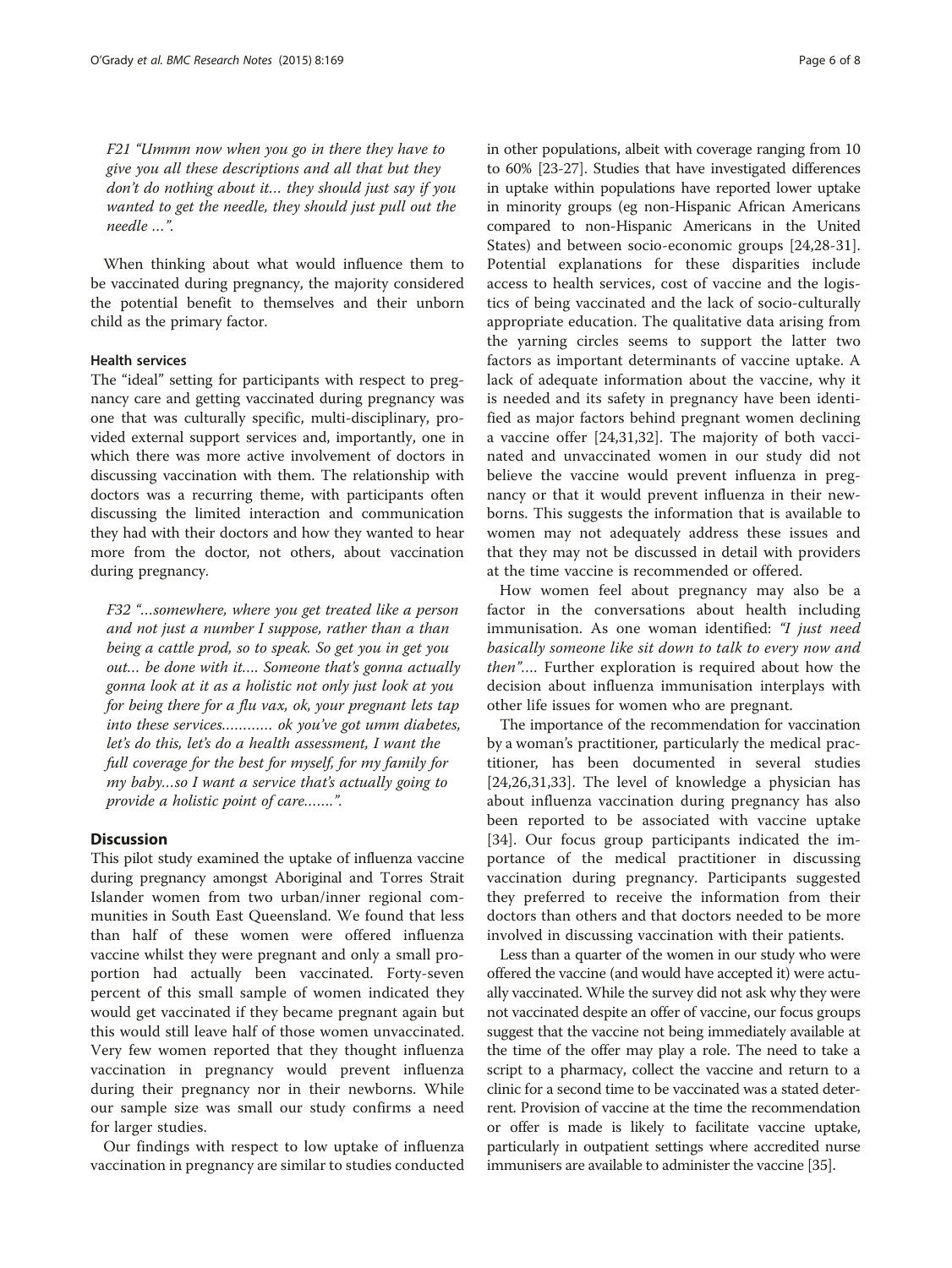The predominant strength of this study was the involvement of Aboriginal research staff within the two participating health services and the associated followup. This provided a culturally appropriate approach to data collection, capacity building for Aboriginal and Torres Strait Islander staff, students and health service providers, and identified factors that would need to be considered in future studies. The combination of both quantitative and qualitative data provided a richness of data that could not be achieved by one method alone.

The major limitation of this study is the small sample size. While larger numbers were planned for both the community survey and the yarning circles, this was not achieved within the available time frame. The predominant barriers to recruitment and to completion of the yarning circles were either ineligibility or competing priorities for potential participants. However the study was by design an exploratory pilot study that has identified key issues needing further investigation in larger studies.

A further weakness of this study is that we relied on self-report of vaccination status. There are limited studies that have evaluated the validity of self-reported antenatal immunisation amongst pregnant women [\[36](#page-8-0)]. The limited data available on the reliability of self-report, and none for Australian Aboriginal and Torres Strait Islander women, is a limitation to interpreting coverage data and monitoring the effectiveness of immunisation campaigns, particularly when population-based adult immunisation registers are unavailable. Further studies need to incorporate validation of self-report into study procedures.

#### Conclusion

While the findings of our small study cannot be considered representative of Australia's Aboriginal and Torres Strait Islander population, it suggests influenza vaccination uptake during pregnancy in Aboriginal and/or Torres Strait Islander women may be low. There is a lack of knowledge of the recommendations for vaccination, health service providers are not universally offering the vaccine and importantly, women are not being vaccinated even if the vaccine was offered. Women reported wanting to hear more from doctors in regard to influenza immunisation.

While our yarning circles suggest there is a lack of information available to women, and that the logistics of being vaccinated even if it is offered or they know it is recommended, and these are likely to play an important role in vaccine uptake, our findings point to an urgent need to repeat the study on a larger scale and in a broader cross-section of communities. In addition to exploring in more detail the reasons why women are not vaccinated even if offered the vaccine, an important

question to address is the acceptance of influenza vaccination during pregnancy in Aboriginal and Torres Strait Islander women given approximately half of our study population indicated they would not be vaccinated in their next pregnancy.

#### Competing interests

The authors declare that they have no competing interests.

#### Authors' contributions

All authors contributed to the design and implementation of the study. KFO, MD, LM & JM drafted the manuscript. MD, LM & KH liaised with community, recruited participants and collected data. KFO analysed the quantitative data. MD, LM performed the qualitative analyses. All authors reviewed and approved the final manuscript.

#### Authors' information

KFO: BNSc, GDipPH, MAppEpid, PhD, Senior Research Fellow. (kerryann.ogrady@qut.edu.au) MD: Cert IV Aboriginal Health Worker, Research Officer (melissa.dunbar@qut.edu.au) LM: PhD Candidate (l.medlin@uq.edu.au) KH: PhD Candidate (k.hall7@uq.edu.au) MT: BEd(Primary), GCert Tertiary Teaching, PhD, Senior Research Fellow (m.toombs@uq.edu.au) JM: BHlthSc, MAppSc (Research), Research Assistant (Judith.meiklejohn@menzies.edu.au) LMcH: BNSc, M Applied Epidemiology Scholar (l.mulhearn@uq.edu.au) PM: DrPH, GCPH, RN, Program Manager Health Protection (peter.massey@health.nsw.gov.au) AC: MPhil Candidate (amy.creighton@health.nsw.gov.au) RA: DipAppSc, MPH, MAppEpid, PhD, Deputy Director (ross.andrews@menzies.edu.au)

#### Acknowledgements

The authors would like to acknowledge the traditional custodians of the lands where the project was conducted, the elders past, present and future. We would also like to thank the participating communities and health centres. We would particularly like to thank Jennie Anderson, Anita Kemp, Shelley Reynolds and Harry Randhawa for supporting and facilitating the study in their practices. The Queensland Children's Medical Research Institute's Indigenous Research Reference Group oversaw the cultural safety of the study.

#### Funding sources

This study was funded via a project grant from the Lowitja Institute. KFO is supported by a NHMRC Career Development Fellowship (1045157) and a Queensland Government Smart Futures Fellowship. LM & KH are supported by an Australian Post-Graduate Award and Supervisor Top Up Scholarship through the NHMRC Centre for Research Excellence in Lung Health for Aboriginal and Torres Strait Islander Children. LMcH is supported by a conjoint scholarship through UQ and QLD Health.

#### Author details

<sup>1</sup>Queensland Children's Medical Research Institute, Queensland University of Technology, Level 7 Centre for Child Health Research, South Brisbane, Queensland, Australia. <sup>2</sup>University of Queensland Rural Clinical School, School of Medicine, The University of Queensland, Toowoomba, Queensland, Australia. <sup>3</sup>Menzies School of Health Research, Charles Darwin University Spring Hill, Queensland, Australia. <sup>4</sup>National Centre for Epidemiology and Population Health, Australian National University, Canberra, Australian Capital Territory, Australia. <sup>5</sup> Centre for Child Health Research, The University of Queensland, South Brisbane, Queensland, Australia. <sup>6</sup>Communicable Diseases Branch, Queensland Health, Herston, Queensland, Australia. <sup>7</sup>Hunter New England Population Health, New South Wales Health, Tamworth, New South Wales, Australia.

Received: 29 July 2014 Accepted: 23 April 2015 Published online: 29 April 2015